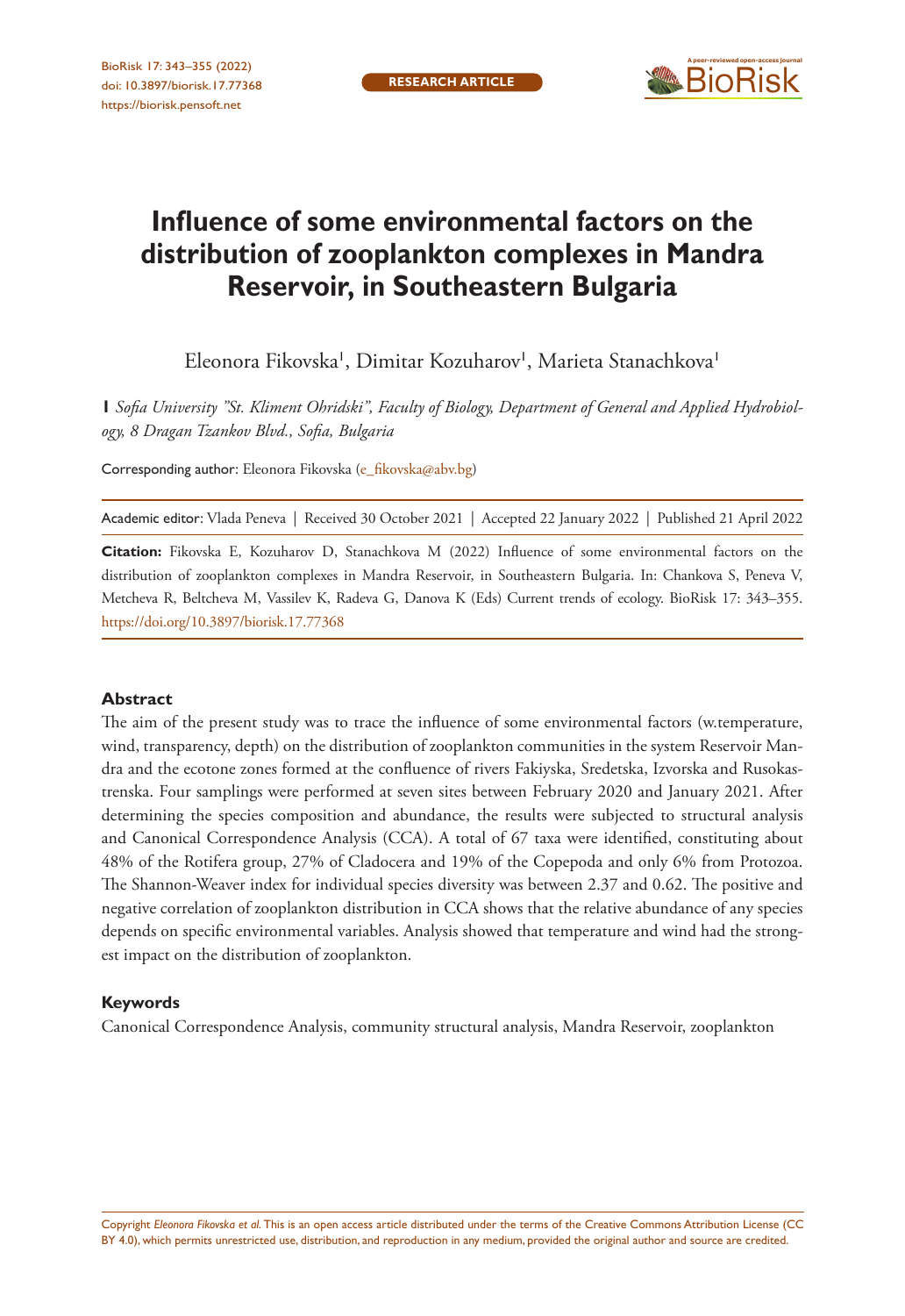# **Introduction**

The distribution of aquatic organisms in the environment is the result of influences of biotic and abiotic factors as well as of the interactions between the organisms in the different parts of the food webs (Menge and Sutherland 1976; Arnott and Vanni 1993; Harley 2003; Abdul et al. 2016; Carter et al. 2017). Many authors have discussed the influence of wind and other abiotic factors on holo-polymictic water basins (George and Edwards 1976; Karabin et al. 1997; Naidenov 1998; Pehlivanov et al. 2004; Güher et al. 2011; Traykov and Vladimirova 2015; Güher 2016; Ismail and Adnan 2016, Tyor et al. 2018; Hayee et al. 2021).

Shallow and deep lakes are affected differently by weather conditions and shallow polymictic fresh water ecosystems are particularly vulnerable to climate warming (Mooij et al. 2005, 2007; Tuvikene et al. 2011; Jeppesen et al. 2014; Haberman and Haldna 2017).

Zooplankton is not included in the European Union Water Framework Directive (Directive 2000/60/EC) as obligatory biological quality elements, despite it being considered a key component of pelagic food webs. Many authors such as Stemberger and Lazorchak (1994), Dodson et al. (2000, 2009), Pehlivanov et al. (2006), Imoobe and Adeyinka (2009), Caroni and Irvine (2010), Tisheva and Kozuharov (2013), Haberman and Haldna (2014) report that zooplankton can be used as a good indicator in assessing the trophic status of lakes.

Zooplankton is an integral part of aquatic ecosystems, playing a crucial role in connecting primary producers and higher trophic levels, such as fish. Zooplankton communities, on the other hand, are sensitive to changes in their resources and their predators and therefore reflect the balance of food web processes through body size distribution and taxonomic composition (Mills and Schiavone 1982; Carpenter et al. 1985; Hansson et al. 2007; Braun et al. 2021).

Mihailova-Neikova (1961) studies the food spectrum of fish in Lake Mandra. On the basis of this study is clear that the food of all fish species contain species from Copepoda, Cladocera, Rotifera groups and some chironomid larvae. It can be concluded that the zooplankton in Mandra Reservoir is a major trophic resource for both small and large fish.

Reservoir Mandra, situated in Southeastern Bulgaria, is part of the Mandra-Poda complex, which is a protected area under the two main environmental directives of the European Union – Directive 92/43 / EEC on the protection of natural habitats and of wild flora and fauna and Directive 2009/147 / EU Wildlife Conservation. The Via Pontica bird migration route passes over Mandra.

Earlier studies that were conducted on Mandra Reservoir (Kozuharov et al. 2021) have shown the high indicative ability of zooplankton to reflect the state of the ecosystem and water quality. The article traces the changes in zooplankton complexes due to the reconstruction of the coastal lake to the reservoir and the interrupted connection with the sea. Results indicate an acceleration of the eutrophication process in Mandra Reservoir. Some previous data that concern plankton in the reservoir have been given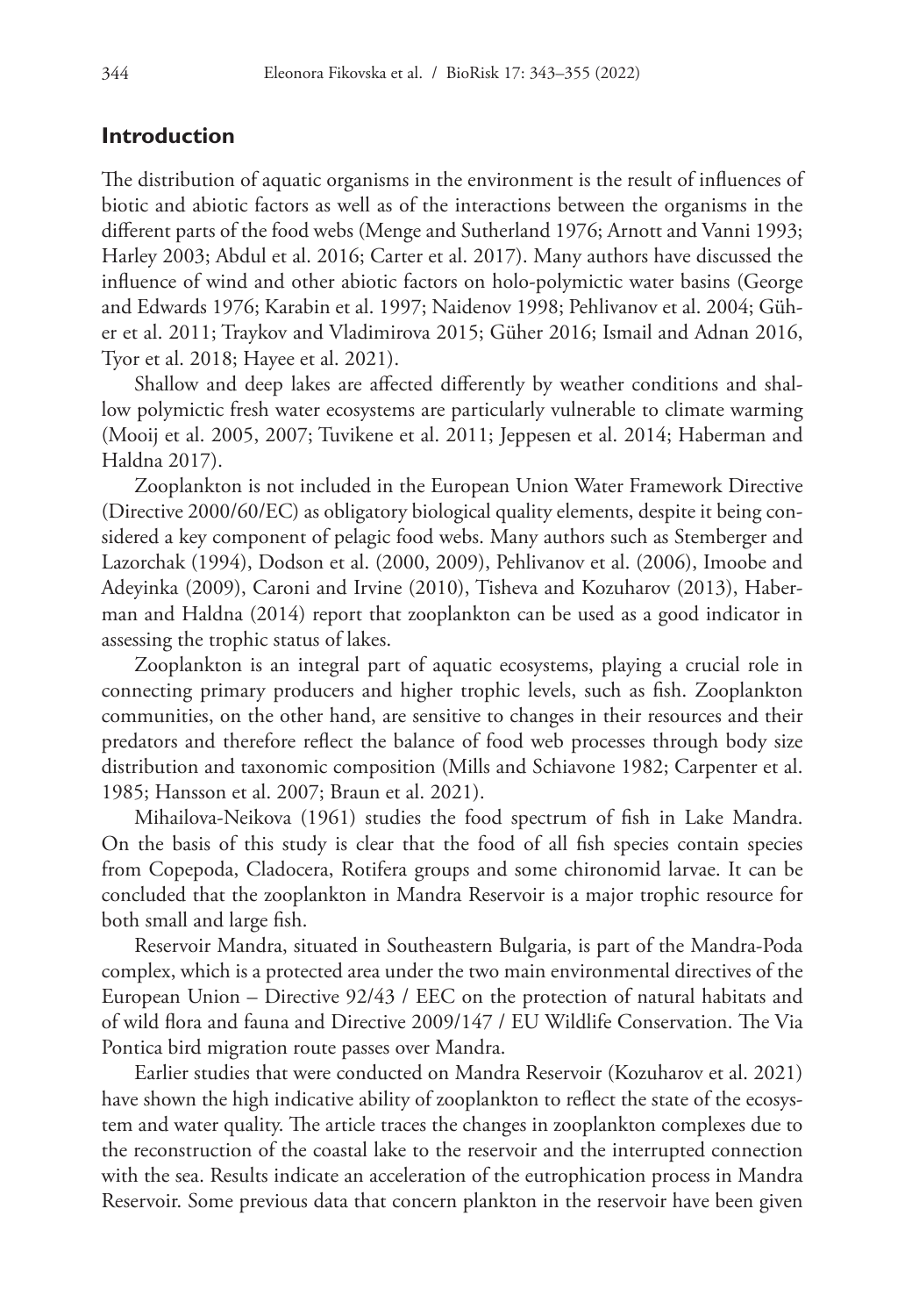by Michev and Stoyneva (2007). In the previous research about zooplankton in this reservoir (Kozuharov et al. 2021), we suggest that there might be a direct link between the distribution of zooplankton and certain environmental factors, in particular wind. To test this hypothesis, several field studies of Mandra Reservoir were conducted over a one-year period.

## **Materials and methods**

Mandra Reservoir covers an area of 33 km2 and the maximum depth reaches 7 m. The strong winds common to coastal lakes and reservoirs define Mandra as a holopolymictic basin. The four sampling sessions (Feb 20, June 20, Sep 20, Jan 21) were performed between 1 February 2020 and 1 January 2021, during which qualitative and quantitative zooplankton samples were collected, as well as data on environmental factors. Our study is focused more on the dynamics in overlapping seasons when plankton comes under strong environmental pressure. The geographical coordinates of the sampling points (Fig. 1) were determined by using a Garmin Striker 5DV sonar with highly sensitive GPS. It was also used to measure the depth of the water body at the various stations, as well as the temperature. Transparency was measured by Secchi disc. The values for the wind speed for the period under investigation were taken from the information page of the National Institute of Meteorology and Hydrology in Bulgaria for the strength of the winds for the region on the respective day.

24 quantitative and 24 qualitative samples were collected by using an Apstein plankton net 55 µm mesh size and via filtering of 100 dm3 of water through the net. As the reservoir is shallow, in places between 1 and 2 meters (Table 2), it was not possible to use a Juday net for quantitative samples. Because of this reason, zooplankton samples, each of 100 dm3 of water, were collected from various spots around each station by means of a bucket and filtered through an Apstein plankton net. This method of directly filtering a certain amount of water through Apstein plankton net is widely used in the study of shallow holo-polymictic standing water bodies such as the studied reservoir and in ecotone river-reservoir zones (EN–15110: 2006; Kozuharov et al. 2007; Yakimov et al. 2016; Protasov et al. 2019). Samples, fixed in 4% formalin, were counted by using the method of V. Hensen modified by Dimoff (1959) and Naidenow (1981). This method includes the following operations, applied to each sample:

• Samples are brought to volume of 100 ml and mixed intensively until all organisms were distributed randomly in the sample volume.

• 5 or 10 ml of sample (depending upon zooplankton density) are taken and poured in the counting chamber of Dimov for count.

All the organisms in this sample are counted through the use of stereomicroscope Leyca GZ6.

The data obtained are then expressed in terms of cubic meters.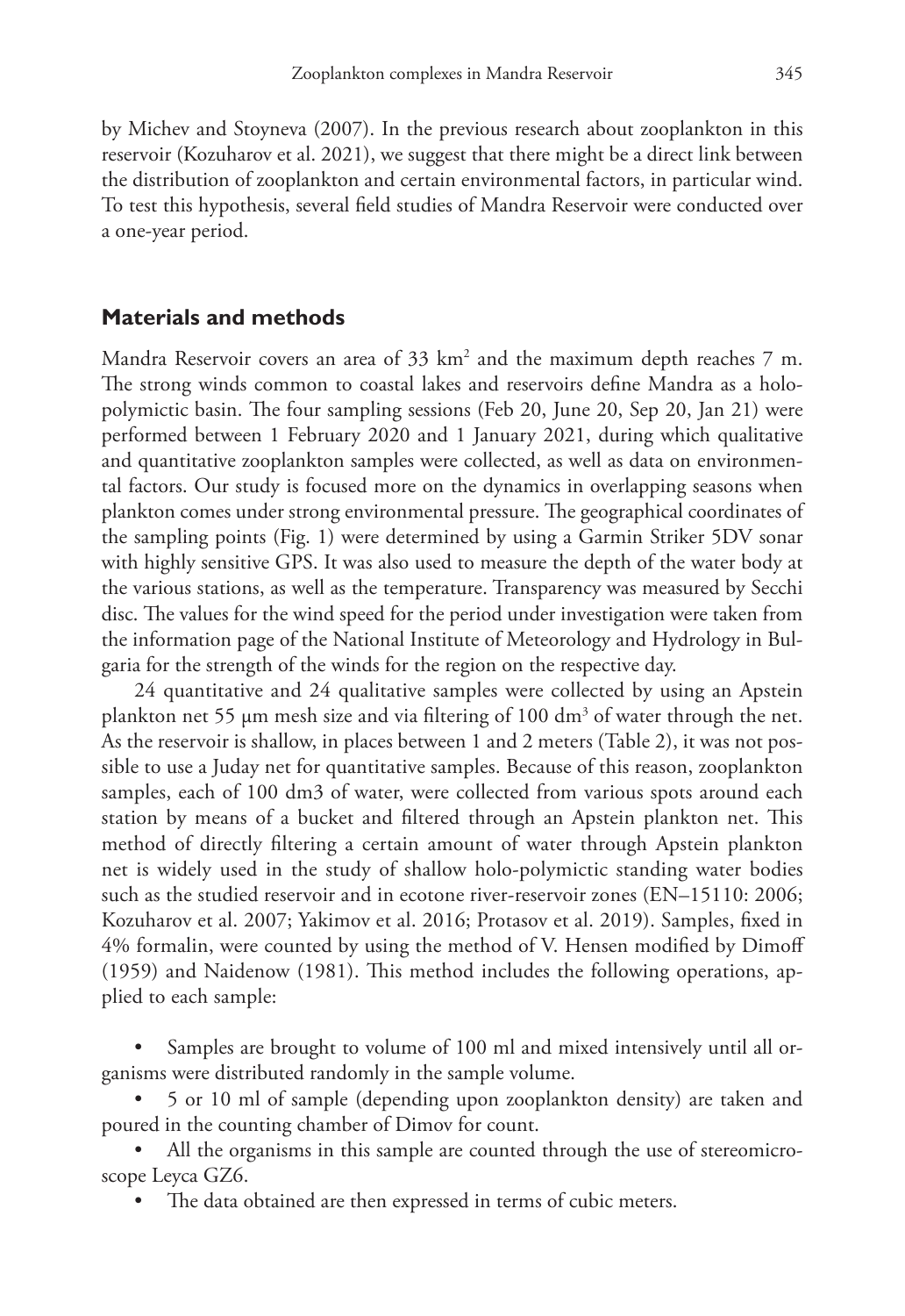

Figure 1. Location of the sampling points on Mandra Reservoir. 1. 42°24.14'N, 27°19.26'E – the mouth of the Rusokastrenska River; 2. 42°23.19'N, 27°18.84'E – the mouth of the Sredetska River; 3. 42°24.68'N, 27°20.41'E – northern dike; 4. 42°23.57'N, 27°22.57'E – the mouth of the Fakiyska River; 5. 42°24.15'N, 27°26.06'E – the mouth of the Izvorska River; 6. 42°26.28'N, 27°26.11'E – dam; 7. 42°24.70'N, 27°22.65'E – central part.

We used three indicators that generally characterize the biological completeness of water through the parameters of the species structure of communities. These indicators are the Shannon-Weaver index for individual species diversity (H), Simpson's index of dominance (c) and the Pielou's evenness index (e) after Shannon and Weaver (1949), Pielou (1975). Margalef richness index was also used to express the degree of uniformity in the distribution of individuals among taxa in the study area. De Vries (1937) frequency of occurrence ( $pF$ ), was calculated in %. A species with an encounter frequency pF ≥ 70% is considered permanent. Canonical Correspondence Analysis (CCA) was used in order to determine the influence of environmental variables on the abundance and distribution of zooplankton (Czerniawski et al. 2013; Abdul et al. 2016). In this analysis we used the species which are dominant in the abundance of zooplankton.

#### **Results**

A total of 67 taxa were identified during the laboratory processing of zooplankton samples. 10 of them were found in very low quantities only in qualitative samples. The list of taxa and their frequency of occurrence (pF) for the studied period are presented in Table 1.

The abundance observed in February and June is relatively low, compared to the other months (Fig. 2).

In February 2020, the highest numbers had Nauplius with 32 500 ind/m<sup>3</sup>, measured at sampling point 5. With a slightly lower number, but close in value, are Copepodites-Copepoda and *Asplanchna priodonta*. The maximum number of Copepodites-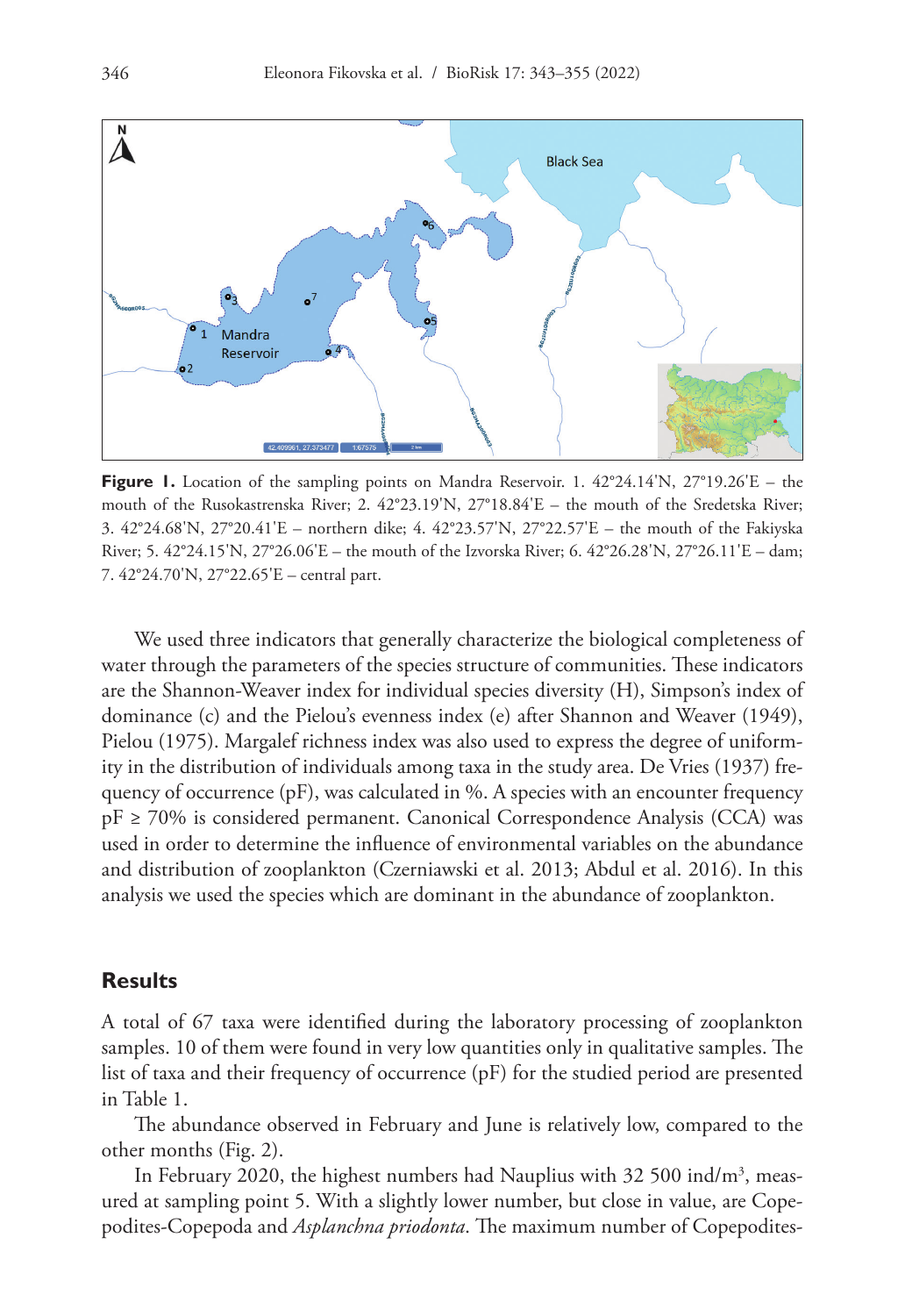| Taxa                                            | pF    | Taxa                                                      | $\mathbf{p} \mathbf{F}$ |
|-------------------------------------------------|-------|-----------------------------------------------------------|-------------------------|
| <b>Testacea</b>                                 |       | Keratella hiemalis Carlin, 1943                           | 75.00                   |
| Difflugia sp. Leclerc, 1815                     |       | 4.17 Notholca squamula (Müller, 1786)                     |                         |
| <i>Arcella catinus</i> Penard, 1890             |       | 12.50 Lepadella patella (O. F. Müller, 1773)              |                         |
| Ciliatea                                        |       | Lepadella ovalis (O.F. Müller, 1786)                      |                         |
| Stentor polymorphus                             |       | 4.17 Asplanchna sieboldi (Leydig, 1854)                   | 8.33<br>50.00           |
| Stentor roeseli Oken, 1815                      |       | 4.17 Asplanchna priodonta Gosse, 1850                     | 50.00                   |
| Rotifera                                        |       | <i>Trichocerca</i> sp.                                    | 4.17                    |
| Pompholyx complanata Gosse, 1851                |       | 79.17 Trichocerca similis (Wierzejski, 1893)              |                         |
| Testudinella sp.                                |       | 20.83 Trichocerca cylindrica (Imhof, 1891)                | 33.33<br>4.17           |
| Testudinella truncata (Gosse, 1886)             |       | 12.50 Trichocerca capucina (Wierzejski & Zacharias, 1893) | 25.00                   |
| Filinia longiseta/ Triarthra longiseta          |       | 12.50 Trichocerca pusilla (Jennings, 1903)                | 4.17                    |
| (Ehrenberg, 1834)                               |       |                                                           |                         |
| Filinia terminalis (Plate, 1886)                |       | 8.33 Synchaeta sp. Ehrenberg, 1832                        | 12.50                   |
| Lecane sp.                                      |       | 12.50 Polyarthra sp.                                      | 20.83                   |
| <i>Lecane monostila</i> (Harring & Myers, 1926) |       | 4.17 Polyarthra remata Skorikov, 1896                     | 62.50                   |
| Lecane luna (Müller, 1776)                      |       | 4.17 Polyarthra dolichoptera Idelson, 1925                | 62.50                   |
| Epiphanes sp.                                   |       | 4.17 Polyarthra vulgaris Carlin, 1943                     | 62.50                   |
| Euchlanis sp.                                   |       | 4.17 Polyarthra minor Voigt, 1904                         | 16.67                   |
| Brachionus angularis Gosse, 1851                |       | 20.83 Polyarthra major Burckhardt, 1900                   | 8.33                    |
| <i>Brachionus calyciflorus Pallas</i> , 1776    |       | 8.33 Cladocera                                            |                         |
| Keratella cochlearis (Gosse, 1851)              |       | 100.00 Diaphanosoma lacustris Korjinek, 1981              | 33.33                   |
| Keratella tecta (Gosse, 1851)                   |       | 75.00 <i>Bosmina longirostris</i> (O. F. Müller, 1776)    | 12.50                   |
| <i>Keratella quadrata</i> (Müller, 1786)        |       | 54.17 <i>Bosmina kessleri</i> Uljanin, 1874               | 54.17                   |
| Bosmina coregoni Baird, 1857                    |       | 83.33 Harpacticoida genus sp. G. O. Sars, 1903            | 4.17                    |
| Daphnia cucullata G.O. Sars, 1862               |       | 58.33 Cyclops sp.                                         | 4.17                    |
| Daphnia galeata G. O. Sars, 1864                |       | 37.50 Cyclops c.f. insignis                               | 8.33                    |
| Daphnia pulex (O.F. Müller, 1785)               |       | 4.17 Tropocyclops prasinus (Fischer, 1860)                | 12.50                   |
| Daphnia sp. Juv.                                |       | 12.50 Copepodites-Copepoda                                |                         |
| Ceriodaphnia quadrangula (O.F. Müller, 1785)    |       | 4.17 Nauplius                                             | 100.00<br>100.00        |
| Simocephalus vetulus (O.F. Müller, 1776)        | 4.17  |                                                           |                         |
| Alona guttata Sars, 1862                        | 8.33  |                                                           |                         |
| Alonella nana (Baird, 1850)                     | 4.17  |                                                           |                         |
| Chydorus sp.                                    | 4.17  |                                                           |                         |
| Chydorus sphaericus (O.F. Müller, 1776)         | 79.17 |                                                           |                         |
| Chydorus latus G.O.Sars, 1862                   | 4.17  |                                                           |                         |
| Chydorus sp. Juv.                               | 4.17  |                                                           |                         |
| Pleuroxus sp. Baird, 1843                       | 4.17  |                                                           |                         |
| Leptodora kindti (Focke, 1844)                  | 8.33  |                                                           |                         |
| Copepoda                                        |       |                                                           |                         |
| Eudiaptomus gracilis (Sars, 1862)               | 50.00 |                                                           |                         |
| Cyclops strenuus Fischer, 1851                  | 12.50 |                                                           |                         |
| Cyclops vicinus Uljanin, 1875                   | 29.17 |                                                           |                         |
| Thermocyclops crassus (Fischer, 1853)           | 37.50 |                                                           |                         |
| <i>Acanthocyclops</i> sp.                       | 4.17  |                                                           |                         |
| Acanthocyclops americanus (Marsh, 1893)         | 16.67 |                                                           |                         |

**Table 1.** List of zooplankton species found in Reservoir Mandra and their values of pF – frequency of occurrence for the studied period.

Copepoda is 23 200 ind/m<sup>3</sup>, also measured at sampling point 5, and for *A. priodonta*, respectively, 20 400 ind/m<sup>3</sup>, measured at sampling point 7.

Dominant in number in June 2020 are three taxa, with maximum numbers as follows – Nauplius – 172 800 ind/m<sup>3</sup>, at sampling point 3, *Chydorus sphaericus* – 102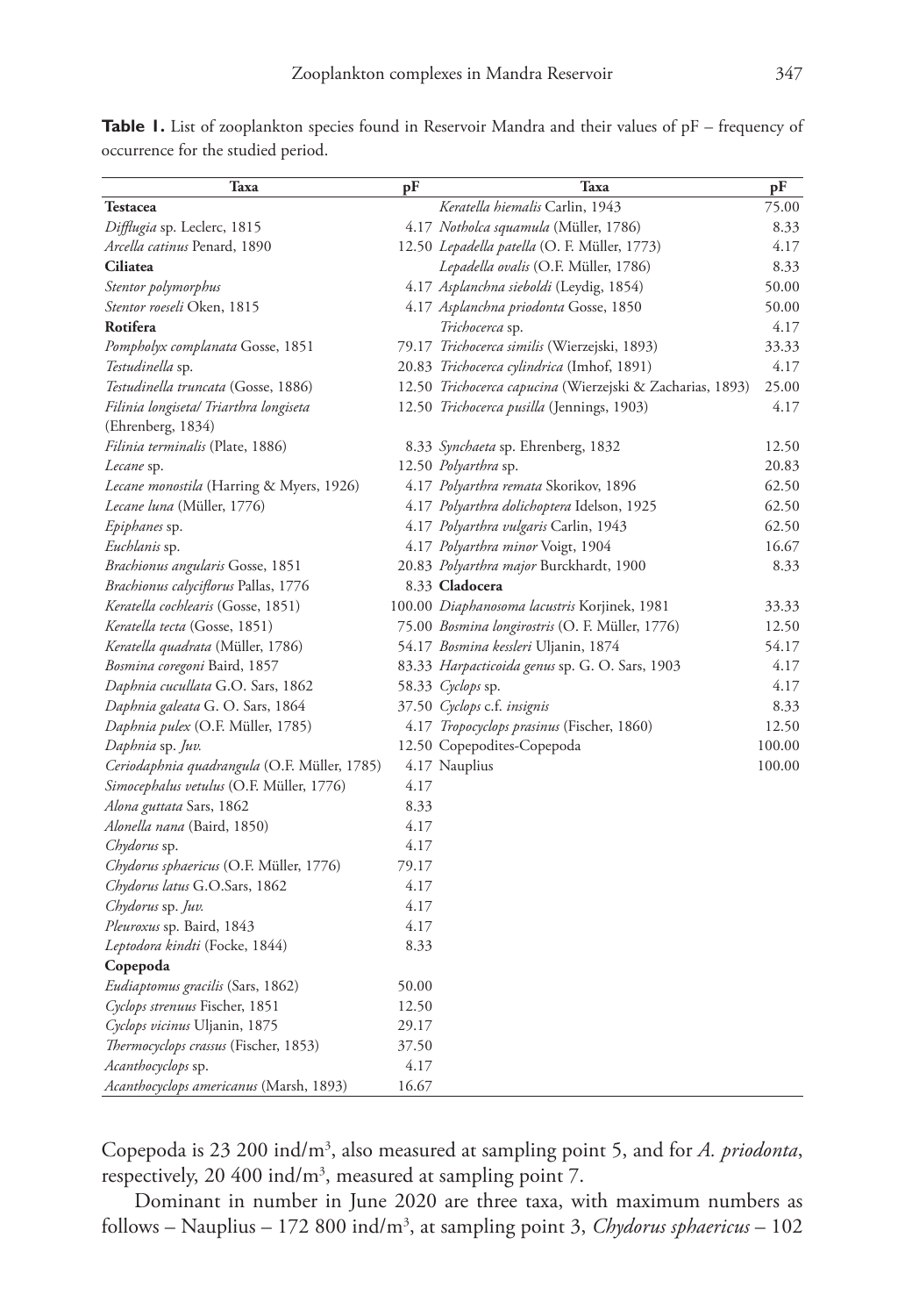| date-sampling point | depth(m) | transparency Secchi (cm) | wind $(m/s)$     | $t$ (°C)       |
|---------------------|----------|--------------------------|------------------|----------------|
| Feb 20-S4           | 1.10     | 50                       | 6                | 7.7            |
| Feb 20-S5           | 1.70     | 150                      | 6                | 8.4            |
| Feb 20-S6           | 3.00     | 130                      | 6                | 7.5            |
| Feb 20-S7           | 2.30     | 65                       | 6                | 6.2            |
| June 20-S1          | 1.50     | 40                       | $\mathbf{0}$     | 26             |
| June 20-S2          | 1.50     | 40                       | $\mathbf{0}$     | 25             |
| June 20-S3          | 1.80     | 45                       | $\mathbf{0}$     | 22             |
| June 20-S4          | 1.20     | 50                       | $\boldsymbol{0}$ | 22             |
| June 20-S5          | 1.50     | 60                       | $\mathbf{0}$     | 22             |
| June 20-S6          | 3.80     | 60                       | $\mathbf{0}$     | 26             |
| Sep 20-S1           | 1.50     | 30                       | $\overline{4}$   | 20.38          |
| Sep 20-S2           | 1.50     | 30                       | $\overline{4}$   | 18.7           |
| Sep 20-S3           | 1.80     | 35                       | $\overline{4}$   | 19.8           |
| Sep 20-S4           | 1.20     | 30                       | $\overline{4}$   | 20.14          |
| Sep 20-S5           | 1.50     | 35                       | 4                | 20.17          |
| Sep 20-S6           | 3.80     | 35                       | $\overline{4}$   | 20.5           |
| Sep 20-S7           | 3.20     | 30                       | $\overline{4}$   | 20.35          |
| Jan 21-S1           | 2.00     | 70                       | 8                | 10.2           |
| Jan 21-S2           | 1.50     | 80                       | 8                | 10             |
| Jan 21-S3           | 2.00     | 45                       | 8                | 10.4           |
| Jan 21-S4           | 2.60     | 65                       | 8                | 10.15          |
| Jan 21-S5           | 1.30     | 90                       | 8                | 10.6           |
| Jan 21-S6           | 3.70     | 70                       | 8                | $\mathfrak{g}$ |
| Jan 21-S7           | 4.00     | 75                       | 8                | 9.9            |

**Table 2.** Hydrological values measured in Mandra Dam in the period 02.2020–01.2021.



**Figure 2.** General zooplankton abundance in Mandra Reservoir for the studied period.

813 ind/m3 , at sampling point 2, *Polyarthra vulgaris* – 72 500 ind/m3 , measured at sampling point 5.

In September 2020, the highest numbers had *Keratella cochlearis* – 339 000 ind/ m<sup>3</sup>, measured at sampling point 5, *Polyarthra vulgaris* – 156 000 ind/m<sup>3</sup>, at sampling point 5, Nauplius –  $136\,000$  ind/m<sup>3</sup>, measured sampling point 3.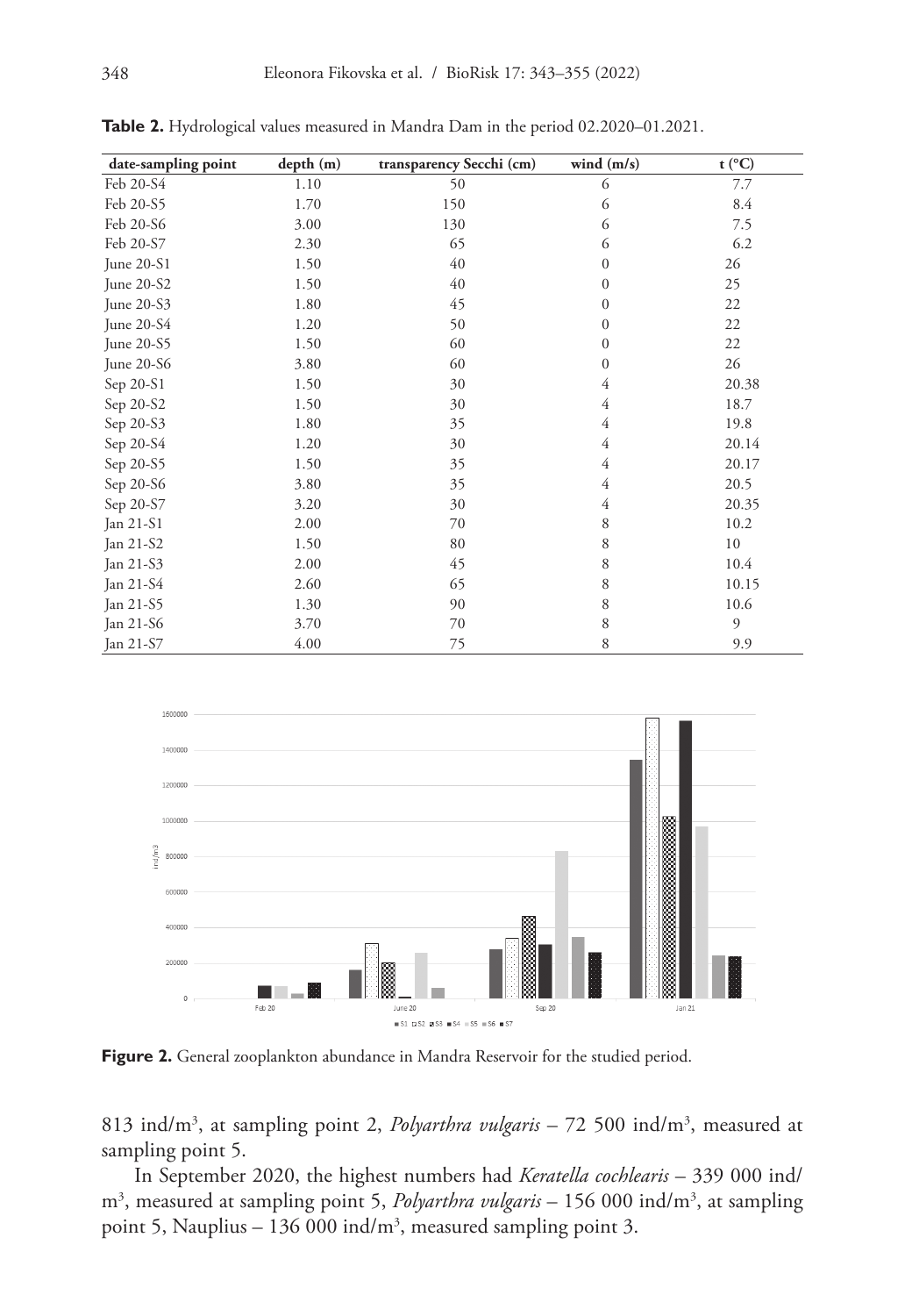

**Figure 3.** General zooplankton biomass in Mandra Reservoir for the studied period.

While in the other seasons the dominants are followed by other species with a slightly smaller value, in January the absolute dominant for the Mandra Reservoir is *K. cochlearis*. The maximum number of 1 282 000 ind/m3 was measured at S2.

The highest and the lowest biomass within the four samplings were measured in June (Fig. 3), respectively, at sampling point 2 with 3013 mg/m<sup>3</sup> and at sampling point 4 with 8.4 mg/m3 . The high biomass of station 2 is due to the high number of relatively large Cladocera *C. sphaericus*. This is euribiont, a species with a cosmopolitan distribution.

The ratio between the species composition of the different zooplankton groups during the four periods is shown in Fig. 4.



**Figure 4.** Percent species composition of different plankton groups (February 2020, June 2020, September 2020, January 2021).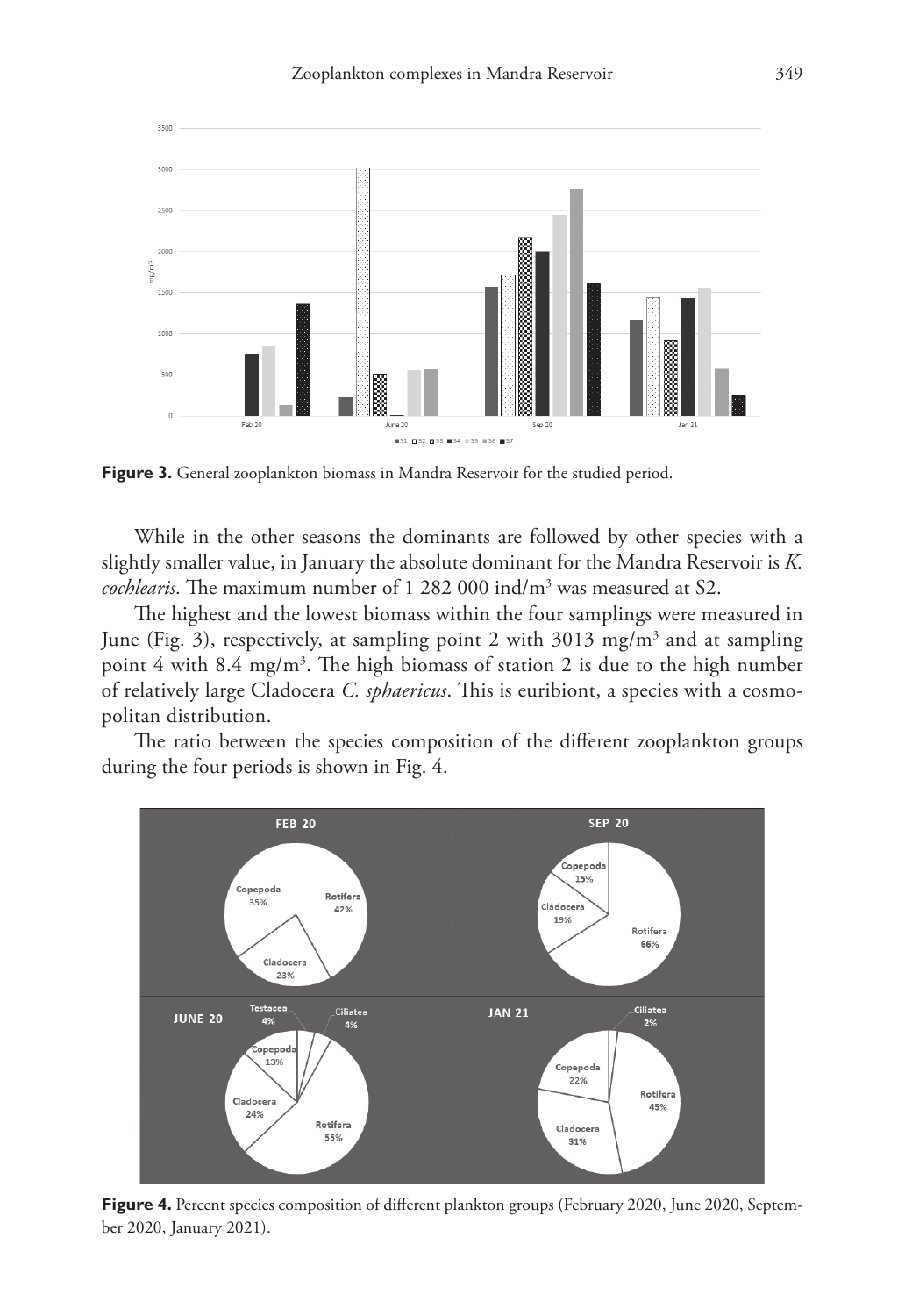Results of Shannon-Weaver diversity index (H), Simpson's index of dominance (c), Pielou's evenness index (e) and Margalef richness index are shown in Fig. 5. It can be seen that the trends of all indices are relatively constant during the different periods except in June, when the values vary a lot.

For the study period, the Shannon-Weaver diversity index ranged between 0.52 at station 3 in June and 2.37 at station 6 in September. These are comparatively low values of the index. The degree of dominance index was always inversely proportional to the individual species diversity index. Its value was lowest at station 6 in September (0.13) and highest at station 3 in June (0.75). This was the period of higher abundance in the larval stages – Nauplius and Copepodites-Copepoda.

The Margalef richness index varies between 1.23 at station 4 in June and 4.09 at station 7 in January. In general, there is a relatively constant trend between stations for different periods, except for the June series. Then the index varies between 1.23 (station 4) and 3.26 (station 1). This trend is also observed in Pielou's evenness index. The maximum and minimum values were reported at the same time – June, at station 5 (0.78) and at station 3 (0.25). High values of Pielou's index are registered when and where abiotic factors often change and a species or group of species cannot be dominant.

The CCA (Fig. 6) of the samples and dominant zooplankton taxa abundance revealed that temperature, depth, transparency and wind correlated best with the first axis 1, which accounted for a total variance of 91.45%. It was positively correlated with depth, transparency and wind, but negatively correlated with temperature. Axis 2, showed 7.22% variation, and it was positively correlated with temperature, and negatively correlated with the other factors.



Figure 5. Shannon-Wiener diversity index (H), Simpson's index of dominance (c), Pielou's evenness index (e) and Margalef richness index after Shannon and Weaver (1949), Pielou (1975), (S1, S2, S3, S4, S5, S6, S7 – sampling points).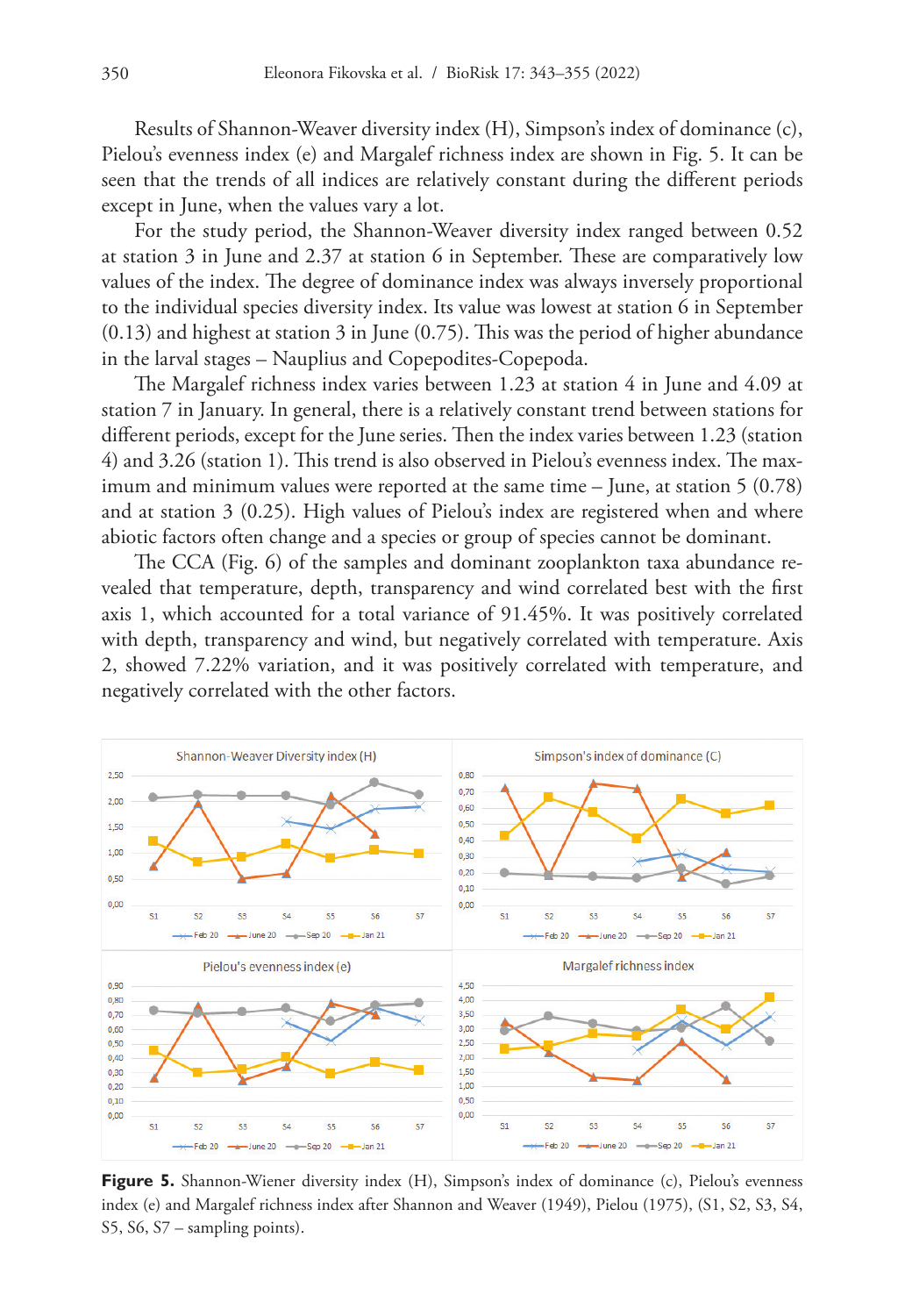

**Figure 6.** Canonical correspondence analysis (CCA) triplot for the ecological correlations between dominant zooplankton taxa in Mandra Reservoir and some environmental variables. (S1, S2, S3, S4, S5, S6, S7 –sampling points).

## **Discussion**

Some species like *Keretella quadrata*, *Brachionus angularis*, *Trichocerca pusilla*, *Filinia longiseta* are considered indicative of advance processes of eutrophication (Imoobe and Adeyinka 2009). These 4 species were recorded in the species composition of Mandra Reservoir during our study.

The ratio between the groups of zooplankton taxa in different seasons and the predominance of the species diversity of organisms from the Rotifera type confirm the observations in the dominant complexes from a previous study (Kozuharov et al. 2021), which indicate the effects of eutrophication. Light rotifers *K. cochlearis* showed strong correlation (0.76) with wind in January. Nauplius and Copepodites of *Copepoda* are strongly influenced by the summer temperature when they are also the dominant group. The same tendency can be seen from the structural analysis. *Ch. sphaericus*, which is indicatory species of eutrophic waters, showed strong correlation with warm water in September.

The analysis also shows that depth is not essential for the distribution of zooplankton in this shallow polymictic basin. It showed weak positive correlation (0.09) with Axis 1.

According to one of the biocoenotic principles formulated by Thienemann (1931), for aquatic communities, as early as 1920, the more variable the abiotic conditions of a place, the richer in the species is the local community (Sladecek 1973).

The rare zooplankton taxa established only in qualitative samples could be called casual components. Their quantities are lower than the range of quantitative parameters of the samples. That means very rare components.

Probably the main reason for the comparatively low values of the Shannon – Weavers index is the stabile dominant species and complexes that have high quantitative values in the reservoir of zooplankton. The obtained high values of the index of dominance confirm that conclusion.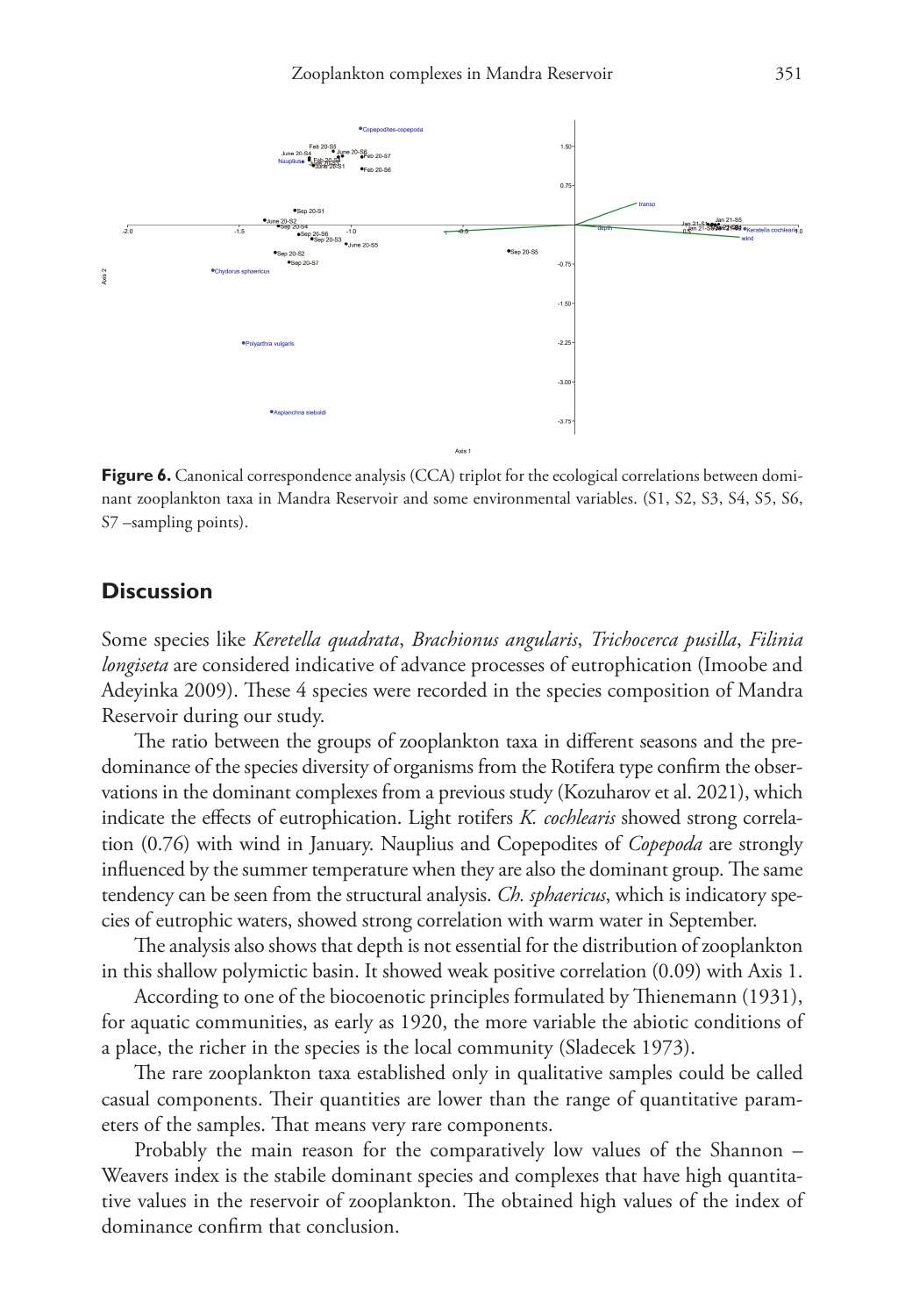The significant differences in the values of the Simpson's index of dominance show that different conditions were observed in various parts of this comaratively large (in surface) reservoir during different samplings and seasons. Environmental factors have a great influence, but, on the other hand, the low diversity and richness values might be result of fish predation on site 3 and 4, moreover the observed data corresponded with lowest zooplankton biomass at the seasons (Fig. 3). The presence of small rotifers and the lack of large cladoceras and copepods might be an indirect sign of planktivorous fish pressure (Mihailova-Neikova 1961; Carpenter et al. 1985; Stemberger and Lazorchak 1994; Imoobe and Adeyinka 2009) and coincides right after the breeding period of the fish species. The results reveal the fish spawning and feeding key zones and should be used to increase the efficiency of the conservation measures in a protected area, the part of the European ecological network Natura 2000 and site of the "Via Pontica" bird migration route.

Winter and summer conditions show characteristics of two different water basins. Water basins in which Rotifera predominate go from mesotrophic to eutrophic. Large zooplankton organisms from the group Copepoda like *Cyclops strenuus* and *Eudiaptomus gracilis*, which have the highest biomass in winter, are typical indicators for mesotrophic conditions in the reservoir. As a whole, the conditions in the studied shallow artificial water body are very dynamic during different seasons, which determines the dynamics in the structure and the distribution of zooplankton complexes of the zooplankton in Mandra Reservoir.

## **Conclusions**

Based on the results of our study and taking into account relevant data from numerous zooplankton studies, we can conclude that the zooplankton can be used as key indicator in the monitoring of shallow holo-polymictic water bodies such as Mandra Reservoir.

The results obtained for the calculated structural indices are normal for mesotrophic and eutrophic water basins. The obtained high values of the diversity index are determined by the more diverse habitat conditions along the reservoir and ecotone zones of the inflowing rivers. However, biotic interactions may have adverse impact on the formation of a community structure and should be the next step in our investigation.

# **References**

- Abdul WO, Adekoya EO, Ademolu KO, Omoniyi IT, Odulate DO, Akindokun TE, Olajide AE (2016) The effects of environmental parameters on zooplankton assemblages in tropical coastal estuary, South-west, Nigeria. Egyptian Journal of Aquatic Research 42(3): 281–287.<https://doi.org/10.1016/j.ejar.2016.05.005>
- Arnott SE, Vanni MJ (1993) Zooplankton assemblages in fishless bog lakes: Influence of biotic and abiotic factors. Ecology 74(8): 2361–2380.<https://doi.org/10.2307/1939588>
- Braun LM, Brucet S, Mehner T (2021) Top-down and bottom-up effects on zooplankton size distribution in a deep stratified lake. Aquatic Ecology 55(2): 527–543. [https://doi.](https://doi.org/10.1007/s10452-021-09843-8) [org/10.1007/s10452-021-09843-8](https://doi.org/10.1007/s10452-021-09843-8)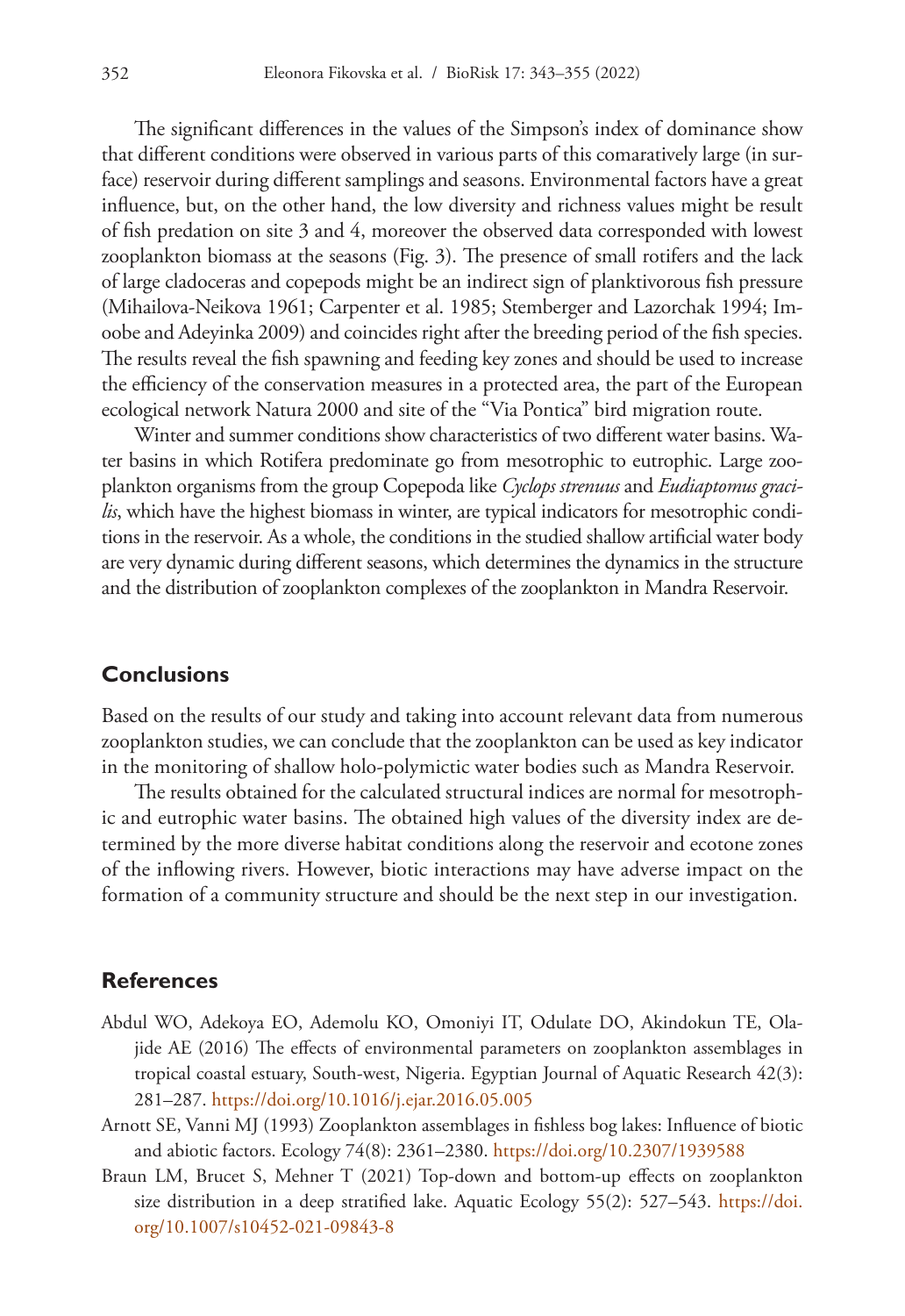- Caroni R, Irvine K (2010) The Potential of Zooplankton Communities for Ecological Assessment of lakes: Redundant Concept or Political Oversight? Biology and Environment 110B(1): 35–53. <https://doi.org/10.1353/bae.2010.0025>
- Carpenter S, Kitchell J, Hodgson J (1985) Cascading trophic interactions and lake productivity. Bioscience 35(10): 634–638. <https://doi.org/10.2307/1309989>
- Carter JL, Schindler DE, Francis TB (2017) Effects of climate change on zooplankton community interactions in an Alaskan lake. Climate Change Responses 4(1): e3. [https://doi.](https://doi.org/10.1186/s40665-017-0031-x) [org/10.1186/s40665-017-0031-x](https://doi.org/10.1186/s40665-017-0031-x)
- Czerniawski R, Pilecka-Rapacz M, Domagała J (2013) Zooplankton communities of interconnected sections of lower River Oder (NW Poland). Central European Journal of Biology 8: 18–29. <https://doi.org/10.2478/s11535-012-0110-8>
- De Vries M (1937) Methods used in plant sociology and agricultural botanical grassland research. Herbage Reviews 5: 76–82.
- Dimoff I (1959) Improved quantitative method for the counting of plankton. Dokladi na Bulgarskata Akademiâ na Naukite 12: 2–3. [In Russian, French summary]
- Dodson SI, Arnott SE, Cottingham CL (2000) The relationship in lake communities between primary productivity and species richness. Ecology 81(10): 2662–2679. [https://doi.](https://doi.org/10.1890/0012-9658(2000)081%5B2662:TRILCB%5D2.0.CO;2) [org/10.1890/0012-9658\(2000\)081\[2662:TRILCB\]2.0.CO;2](https://doi.org/10.1890/0012-9658(2000)081%5B2662:TRILCB%5D2.0.CO;2)
- Dodson SI, Newman AL, Will-Wolf S, Alexander ML, Woodford MP, Van Egeren S (2009) The relationship between zooplankton community structure and lake characteristics in temperate lakes (Northern Wisconsin, USA). Journal of Plankton Research 31(1): 93–100. <https://doi.org/10.1093/plankt/fbn095>
- Directive 2000/60/EC (2000) The European Parliament and of the Council of 23 October 2000 establishing a framework for Community action in the field of water policy. Official Journal L 327[22.12.2000]: 0001–0073.
- George D, Edwards RW (1976) The effect of wind on the distribution of chlorophyll a and crustacean plankton in a shallow eutrophic reservoir. Journal of Applied Ecology 13(3): 667–690.<https://doi.org/10.2307/2402246>
- Güher H (2016) A faunistic study on Cladocera and Copepoda (Crustacea) species of Gala Lake (Edirne). Trakya University Journal of Natural Sciences 17: 1–5. [http://dergipark.](http://dergipark.ulakbim.gov.tr/trkjnat/article/download/5000108643/5000167883) [ulakbim.gov.tr/trkjnat/article/download/5000108643/5000167883](http://dergipark.ulakbim.gov.tr/trkjnat/article/download/5000108643/5000167883)
- Güher H, Erdoğan S, Kırgız T, Çamur-Elipek B (2011) The dynamics of zooplankton in National Park of Lake Gala (Edirne-Turkey). Acta Zoologica Bulgarica 63: 157–168.
- Haberman J, Haldna M (2014) Indices of zooplankton community as valuable tools in assessing the trophic state and water quality of eutrophic lakes: Long term study of Lake Võrtsjärv. Journal of Limnology 72(2): 61–71. [https://doi.org/10.4081/jlim](https://doi.org/10.4081/jlimnol.2014.828)[nol.2014.828](https://doi.org/10.4081/jlimnol.2014.828)
- Haberman J, Haldna M (2017) How are spring zooplankton and autumn zooplankton influenced by water temperature in a polymictic lake? Proceedings of the Estonian Academy of Sciences 66(3): 264–278.<https://doi.org/10.3176/proc.2017.3.03>
- Hansson LA, Nicolle A, Brodersen J, Romare P, Anders Nilsson P, Brönmark C, Skov C (2007) Consequences of fish predation, migration, and juvenile ontogeny on zooplankton spring dynamics. Limnology and Oceanography 52(2): 696–706. [https://doi.org/10.4319/](https://doi.org/10.4319/lo.2007.52.2.0696) [lo.2007.52.2.0696](https://doi.org/10.4319/lo.2007.52.2.0696)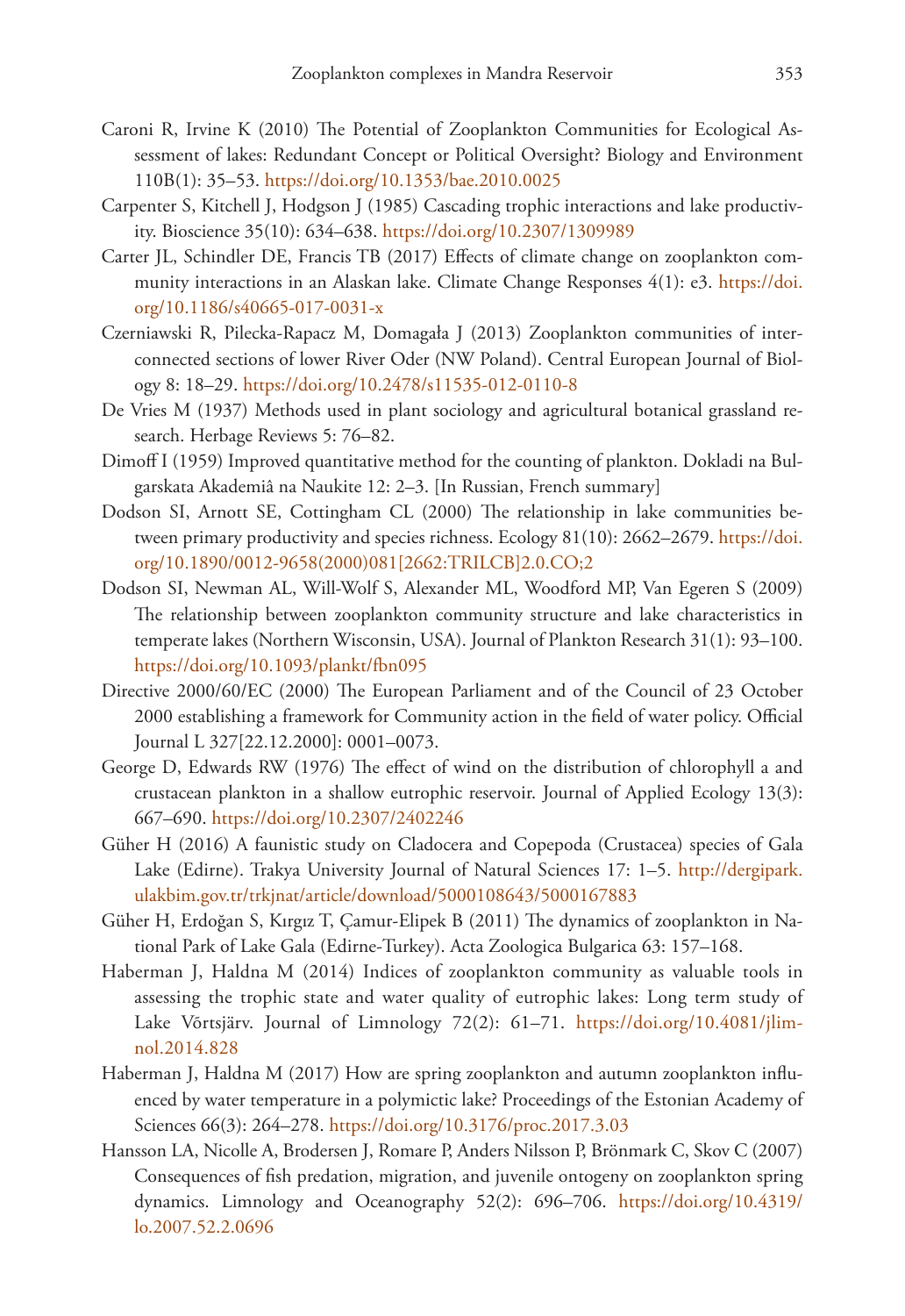- Harley CDG (2003) Abiotic stress and herbivory interact to set range limits across a twodimensional stress gradient. Ecology 84(6): 1477–1488. [https://doi.org/10.1890/0012-](https://doi.org/10.1890/0012-9658(2003)084%5B1477:ASAHIT%5D2.0.CO;2) [9658\(2003\)084\[1477:ASAHIT\]2.0.CO;2](https://doi.org/10.1890/0012-9658(2003)084%5B1477:ASAHIT%5D2.0.CO;2)
- Hayee S, Arshad S, Sundas R, Akhter N, Sulehria AQK (2021) Diversity analysis of Rotifers from temporary spring pools of Jallo Park, Lahore, Pakistan. Pakistan BioMedical Journal 2: 33–39.<https://doi.org/10.52229/pbmj.v2i1.31>
- Imoobe T, Adeyinka M (2009) Zooplankton-based assessment of the trophic state of a tropical forest river in Nigeria. Archives of Biological Sciences 61(4): 733–740. [https://doi.](https://doi.org/10.2298/ABS0904733I) [org/10.2298/ABS0904733I](https://doi.org/10.2298/ABS0904733I)
- Ismail A, Adnan A (2016) Zooplankton composition and abundance as indicators of eutrophication in two small man-made lakes. Tropical Life Sciences Research 27(3): 31–38. [https://](https://doi.org/10.21315/tlsr2016.27.3.5) [doi.org/10.21315/tlsr2016.27.3.5](https://doi.org/10.21315/tlsr2016.27.3.5)
- Jeppesen E, Meerhoff M, Davidson TA, Trolle D, Søndergaard M, Lauridsen TL, Beklioglu M, Brucet S, Volta P, González-Bergonzoni I, Nielsen A (2014) Climate change impacts on lakes: An integrated ecological perspective based on a multi-faceted approach, with special focus on shallow lakes. Journal of Limnology 73(s1): 88–111.<https://doi.org/10.4081/jlimnol.2014.844>
- Karabin A, Ejsmont-Karabin J, Kornatowska R (1997) Eutrophication processes in a shallow, macrophyte-dominated lake – factors influencing zooplankton structure and density in Lake Łuknajno (Poland). Hydrobiologia 342: 401–409. <https://doi.org/10.1023/A:1017003810282>
- Kozuharov D, Evtimova V, Zaharieva D (2007) Long-term changes of zooplankton and dynamics of eutrophication in the polluted system of Strouma River – Pchelina Reservoir (South-western Bulgaria). Acta Zoologica Bulgarica 59: 191–202.
- Kozuharov D, Fikovska E, Stanachkova M (2021) Population dynamics and structure of zooplankton community of Mandra Reservoir, Bulgaria. Ecologia Balkanica 13: 93–104.
- Menge BA, Sutherland JP (1976) Species-diversity gradients Synthesis of roles of predation, competition, and temporal heterogeneity. American Naturalist 110(973): 351–369. <https://doi.org/10.1086/283073>
- Michev T, Stoyneva M (2007) Inventory of Bulgarian wetlands; Part 1: Non-lotic wetlands. Publ. House Elsi-M, Sofia, 364 pp.
- Mihailova-Neikova M (1961) Hydrobiological research of the Mandra Lake with regard to its importance as a fishing ground. Annuaire de l'Universitè de Sofia, Facultè de Biologie. Gèologie et Gèographie 53(1): 57–122. [in Bulgarian]
- Mills E, Schiavone Jr A (1982) Evaluation of fish communities through assessment of zooplankton populations and measures of lake productivity. North American Journal of Fisheries Management 2(1): 14–27. [https://doi.org/10.1577/1548-8659\(1982\)2%3C14:EOF](https://doi.org/10.1577/1548-8659(1982)2%3C14:EOFCTA%3E2.0.CO;2) [CTA%3E2.0.CO;2](https://doi.org/10.1577/1548-8659(1982)2%3C14:EOFCTA%3E2.0.CO;2)
- Mooij W, Hülsmann S, De Senerpont Domis L, Nolet B, Bodelier P, Boers P, Pires LMD, Gons HJ, Ibelings BW, Noordhuis R, Portielje R, Wolfstein K, Lammens EHRR (2005) The impact of climate change on lakes in the Netherlands. A review. Aquatic Ecology 39(4): 381–400.<https://doi.org/10.1007/s10452-005-9008-0>
- Mooij W, Janse J, De Senerpont Domis L, Hülsmann S, Ibelings B (2007) Predicting the effect of climate change on temperate shallow lakes with the ecosystem model PCLake. Hydrobiologia 584(1): 443–454.<https://doi.org/10.1007/s10750-007-0600-2>